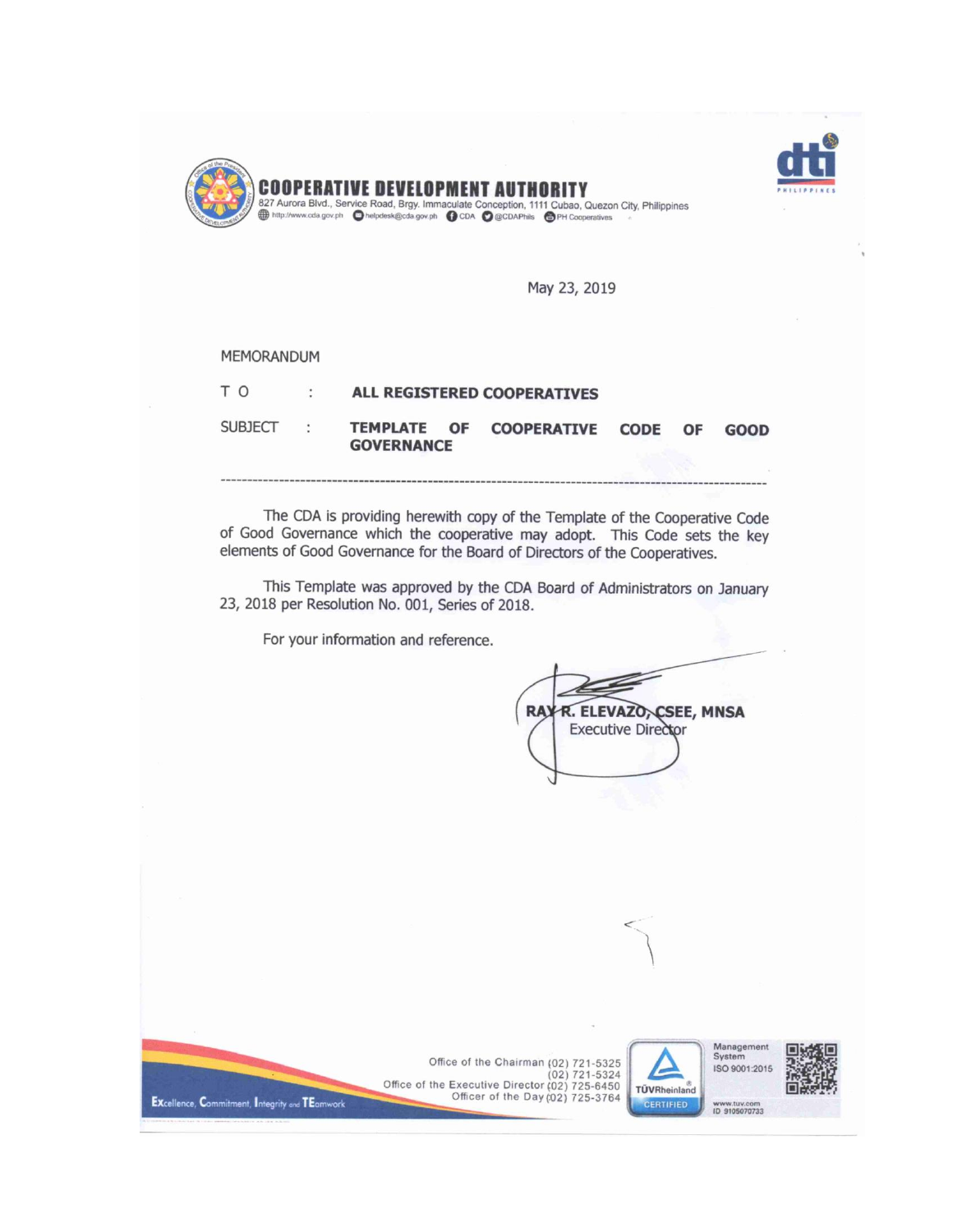# **CODE OF GOVERNANCE**

In accordance with the State's policy to foster the creation and growth of cooperative as a practical vehicle for promoting self-reliance and harnessing people's power towards the attainment of equity, sustainable economic development and social justice, this cooperative in its Resolution No.\_\_\_\_\_\_\_\_ dated\_\_\_\_\_\_\_ approved the promulgation and implementation of this Code which shall be applicable to all members, officers and employees.

## **Article I PREAMBLE**

#### **Section 1. Title**. This Code shall be known as the (NAME OF COOPERATIVE) CODE OF GOOD GOVERNANCE.

**Section 2. Declaration of Policy**. All Directors, Officers, Employees, and Members of this cooperative shall abide and adhere to this Code. Towards this end, they shall serve and partake in the roles as stakeholders with utmost professionalism, commitment, integrity, morality and nationalism.

## **Article II VISION**

**Section 1**. The vision statement of (NAME OF COOPERATIVE) is stated as:

## **Article III MISSION**

"*\_\_\_\_\_\_\_\_\_\_\_\_\_\_\_\_\_\_\_\_\_\_\_\_\_\_\_\_\_\_\_\_\_\_\_\_\_\_\_\_\_\_\_\_\_\_\_\_\_\_\_\_\_\_\_\_\_\_\_\_\_\_\_\_\_\_\_\_\_."*

"*\_\_\_\_\_\_\_\_\_\_\_\_\_\_\_\_\_\_\_\_\_\_\_\_\_\_\_\_\_\_\_\_\_\_\_\_\_\_\_\_\_\_\_\_\_\_\_\_\_\_\_\_\_\_\_\_\_\_\_\_\_\_\_\_\_\_\_\_\_.*"

**Section 1**. The mission statement of (NAME OF COOPERATIVE) is stated as: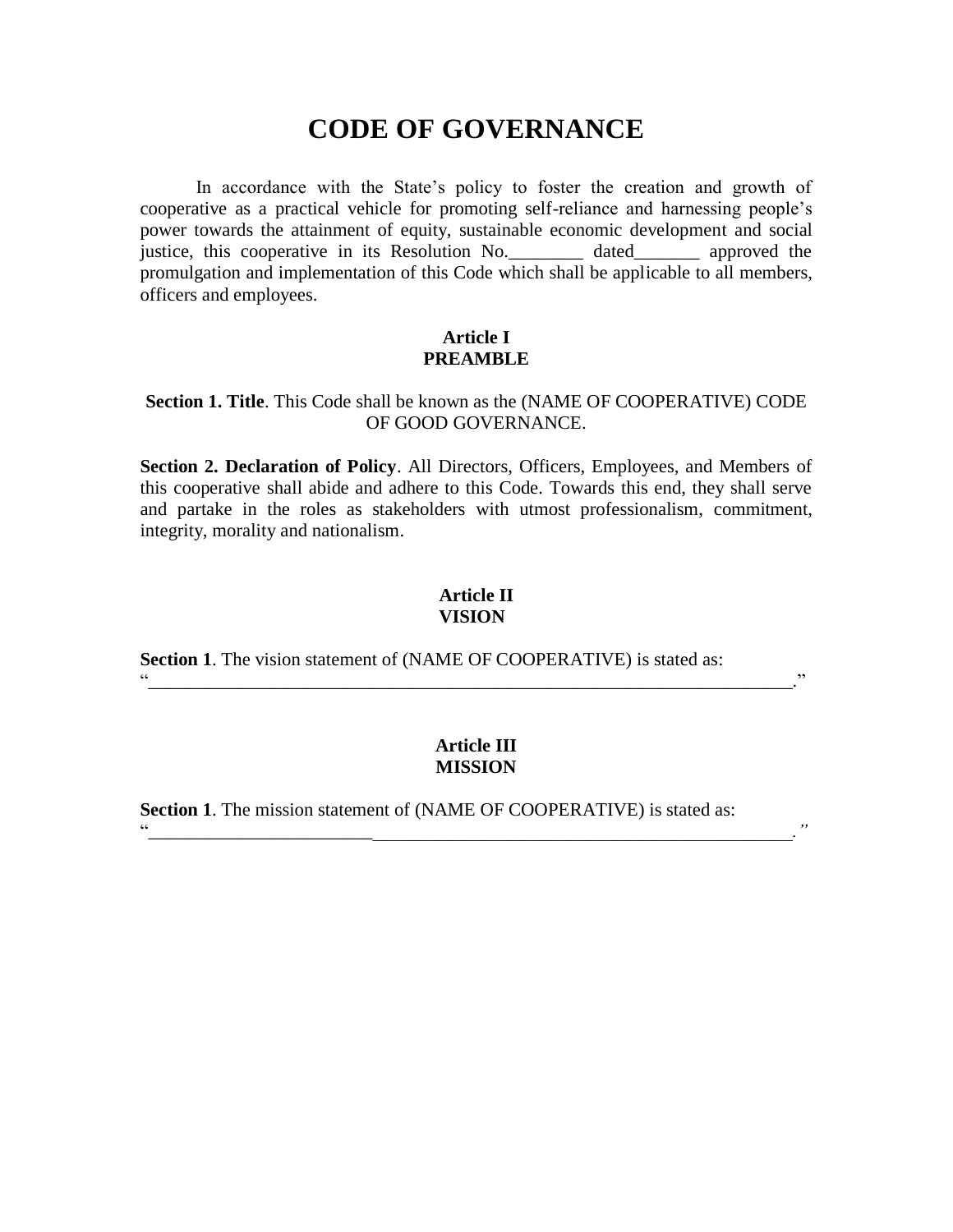## **Article IV The Board of Directors**

**Section 1. Composition of the Board.** The Board shall be composed of \_\_\_\_\_\_\_\_\_ members elected by the GA for a term fixed in the by-laws not exceeding two (2) years and shall hold office until their successors are duly elected and qualified, or until duly removed for cause.

**Section 2. Prime Decision Center**. The BOD is primarily responsible for the governance of the cooperative. The administration and management of the affairs of the cooperative is within the duty and power of the Board. In the absence of fraud, bad faith or negligence which will amount to a breach of contract, the members cannot interfere with the exercise of cooperative judgment by the Board relating to the management of the cooperative. However, the management powers refer only to management prerogative, to an ordinary cooperative transaction. There are some powers reserved to the members which cannot be exercised solely by the directors until they are approved or ratified by the members.

**Section 3. Diligence of a Good Father of a Family**. In the performance of its duties and responsibilities, the BOD should take into consideration the welfare and well-being of the general membership and its employees as well as the advancement of the cooperative, the community and the nation in the formulation of resolutions and policies. As such, it should exercise its functions with due care and prudence like a good father of a family and must be thoroughly knowledgeable on the management and operation of its cooperative. Specifically, it should:

- 1. Adopt bold and aggressive policies that can withstand the rigors of public scrutiny and a policy of transparency for the welfare of the general membership;
- 2. Seek new and better ways in making the cooperative responsive, viable and progressive;
- 3. Coordinate with the committees and management to effect harmonious business operation;
- 4. Be supportive of the union's and federation's program and activities where its cooperative is a member;
- 5. Respect the powers of the General Manager or Chief Executive Officer as duly defined in the Articles of Cooperation and By-laws of the cooperative;
- 6. Must not engage in the business which directly competes with the business of the cooperative;
- 7. Must not be an officer of any cooperative whose business is in conflict with the line of business of the cooperative, except in secondary organizations like Federation.

**Section 4. Directors' Roles.** As the one responsible in ensuring that the cooperative is governed and managed prudently to meet its obligations to members and the community, and the country, the following guidelines should be observed by the Board in the performance of its roles: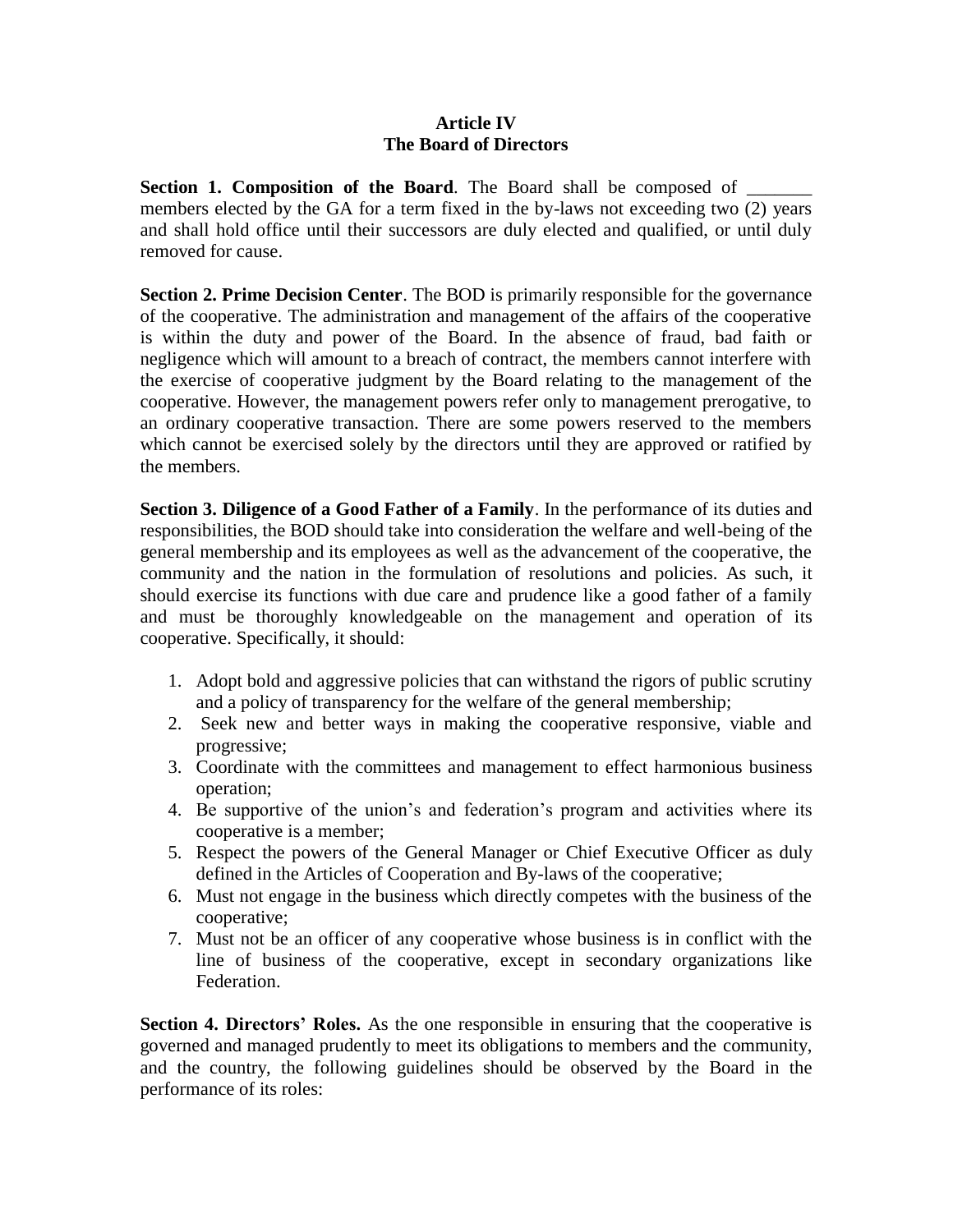- 1. The roles of the Board are to be clearly defined and documented. These should include the following: Setting the cooperative Mission & Vision, approving the strategic plan, ensuring a framework for adequate internal controls, reviewing management performance, and setting standards;
- 2. All directors must objectively take decisions in the interests of the cooperative;
- 3. If authority to make decisions on any board matters is delegated by the Board to an executive committee if any, such delegation should be documented;
- 4. The Board should meet regularly and as warranted by circumstances. The meetings of the Board or the respective Committees as the case may be held in the year, as well as the attendance of every board member at these meetings, should be disclosed in the annual report to the general assembly;
- 5. Directors shall make every effort to attend all Board meetings and shall not absent themselves without valid reasons;
- 6. Directors should be given appropriate orientation following their assumption of office so that they are familiar with their roles and responsibilities. The cooperative should ensure that they are familiarized with relevant laws and regulations and have undergone the mandatory trainings which will help them fulfill their roles and responsibilities;
- 7. The Board should be responsible for the appointment and removal upon due process of the Management staff;
- 8. The Board should report to the Annual General Assembly Meeting on key activities occurring since the last meeting and matters required under RA 9520 and its Revised IRR including the proposed distribution of net surplus and the work of the Board in the preceding financial year; and
- 9. The Board should ensure that all Board meetings are properly recorded.

## **Section 5. The Board and Committee Composition shall consider the following parameters:**

- 1. Financial management skills, when applicable, and the character of the Board and Committee members;
- 2. Directors and Committee Members commitment to the mission of the cooperative;
- 3. Directors and Committee Members ability and willingness to fulfill duties of care, loyalty and obedience;
- 4. Directors and Committee Members commitment to develop knowledge and skill of new existing members; and
- 5. Directors and Committee Members performance evaluations.

**Section 6. The Chairperson and the General Manager.** To ensure a balance of power and authority, there should be a clear division of responsibilities between the chairperson and the general manager following the provisions of Rule 7 of the Revised IRR. The Chairperson should, among other things:

1. Lead the Board to ensure its effectiveness;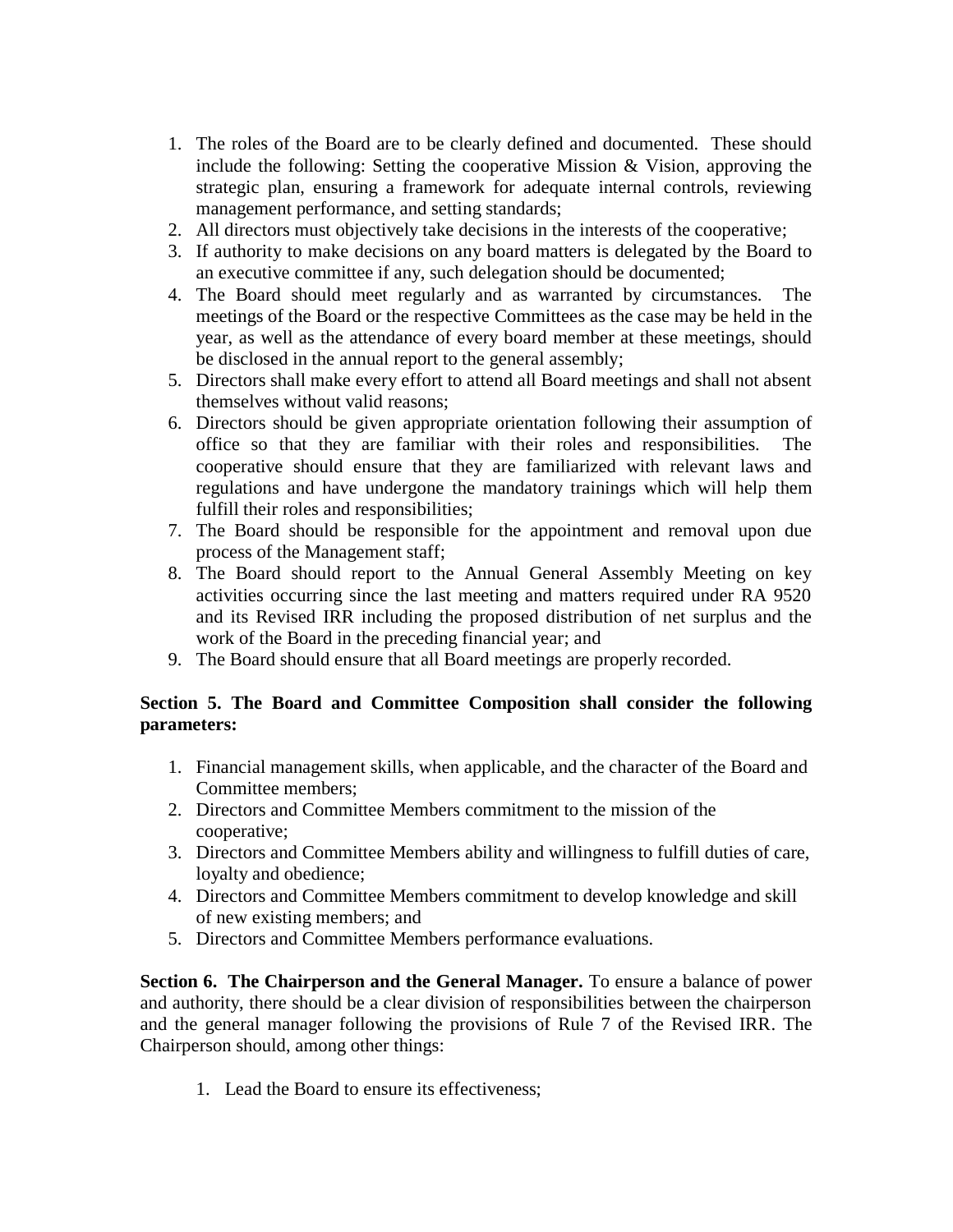- 2. Ensure that the rules on parliamentary procedures are followed;
- 3. Ensure that the members of the committees are performing their duties and responsibilities;
- 4. Ensure that the Directors receive accurate, timely and clear information;
- 5. Ensure effective communication with members;
- 6. Encourage constructive relations between the Board and Management;
- 7. Facilitate the effective contribution of directors;
- 8. Promote high standards of governance; and
- 9. Ensure that policies are given to management and are implemented.

## **Section 7. Board-Management Relations.**

- 1. It is to be emphasized that the relationship between an elected Board and professional management is complementary and mutually reinforcing;
- 2. The General Manager shall be the Chief Executive Officer (CEO) of the cooperative but shall not be a member of the Board. He/She is responsible for the implementation of the policy of the BOD. Among his/her major responsibilities is to keep the BOD informed; and
- 3. The relationship between the BOD and management must have clarity about roles and responsibilities of each and about the complementarity of both. The BOD exercises this responsibility by drawing on the institutional memory of directors, making binding decisions as a group and maintaining prudent distance from daily operations.

**Section 8. Access to Information.** Board members should be provided with complete and timely information prior to Board meetings.

- 1. Management should furnish the Board with complete information in a timely manner to enable the Board to make key decisions.
- 2. Information provided should include background or explanatory information relating to matters to be brought before the Board, copies of disclosure documents, budgets, plans and monthly internal financial statements. In respect of budgets, any material variance between the projections and actual results should also be disclosed and explained.
- *3.* The role of the Secretary should be clearly defined and include responsibilities for ensuring that all meetings and Board procedures are followed and in compliance with existing rules and regulations. He/she should attend all meetings. In his/her absence the Chairperson should designate his/her substitute from outside of the Board.

**Section 9. Internal Control Responsibilities of the Board**. The Board should ensure that the Management maintains a sound internal control system to safeguard the members' interests and the cooperative's assets.

1. The control environment is composed of: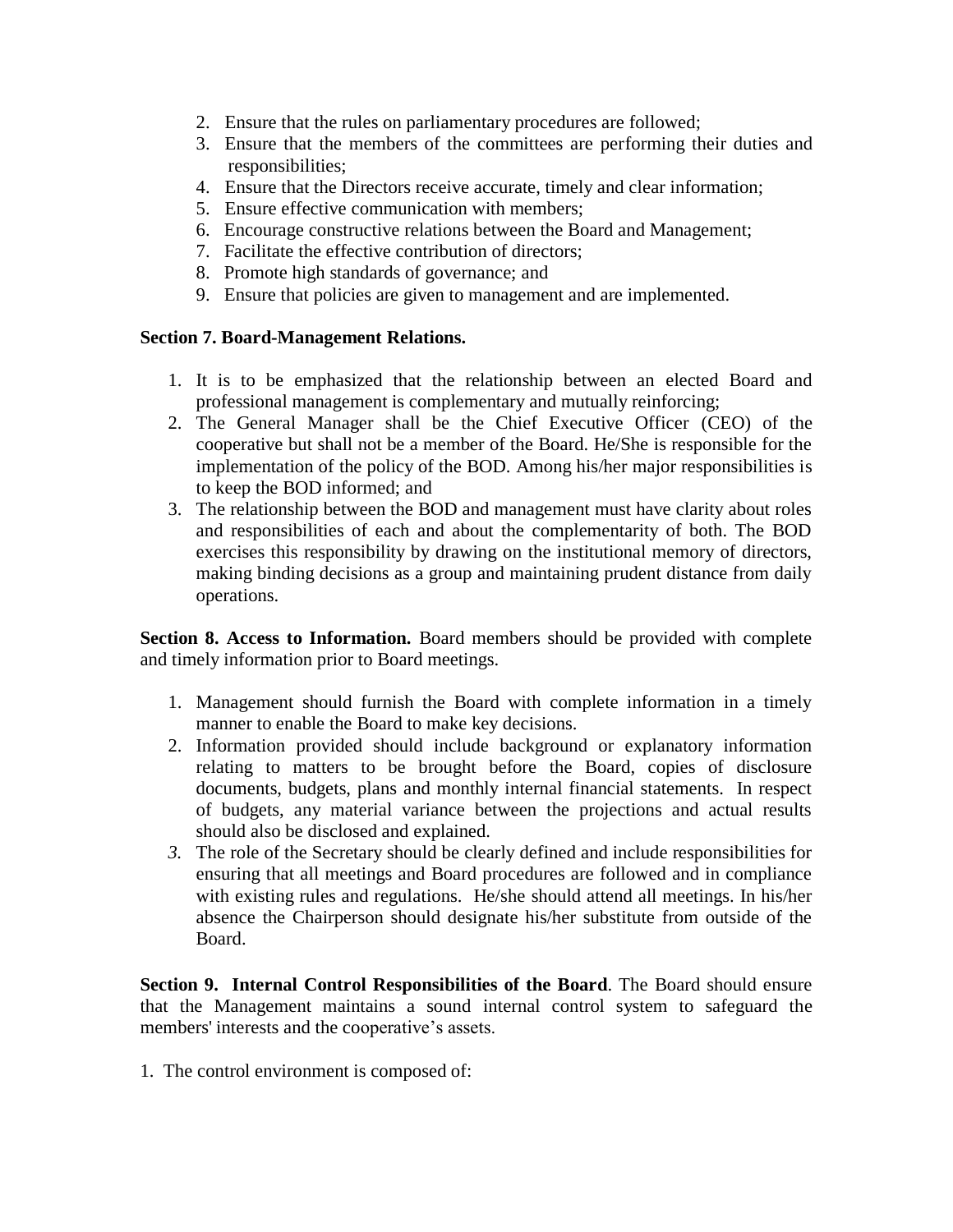- a. The Board which ensures that the cooperative is appropriately and effectively managed and controlled;
- b. The Management that actively manages and operates the cooperative in a sound and prudent manner;
- c. The organizational and procedural control supported by an effective management information system and risk management reporting system; and
- d. The independent audit mechanisms to monitor the adequacy and effectiveness of the organization's governance, operations, information systems, to include reliability and integrity of financial and operational information, effectiveness and efficiency of operations, safeguarding of assets, and compliance with laws, rules, regulations, and contracts.

2. The minimum internal control mechanisms for the Board's oversight responsibility may include:

- a. Defining the duties and responsibilities of the General Manager;
- b. Selecting or approving an individual with appropriate ability, integrity and experience to fill the General Manager role;
- c. Reviewing proposed senior management appointments;
- d. Ensuring the selection, appointment and retention of qualified and competent management; and
- e. Reviewing the cooperative's personnel and human resource policies and sufficiency, conflict of interest situations, changes to the compensation plan for employees and officers and management succession plan.

3. The minimum internal control mechanisms for management's operational responsibility would center on the General Manager, being ultimately accountable for the cooperative's organizational and procedural controls.

**Section 10. Committees of the Cooperative.** The Committees of the cooperative shall be constituted in aid of good cooperative governance**.** In the performance of their respective duties and responsibilities as provided in the Revised IRR of RA 9520, the Articles of Cooperation and By-laws, the committees should:

- 1. Formulate their sound policies subject to the approval of the Board of Directors or course through it for the approval of the General Assembly;
- 2. Prepare an annual program of activities to be approved by the Board of Directors and to be integrated with the Cooperative's annual plan and budget; and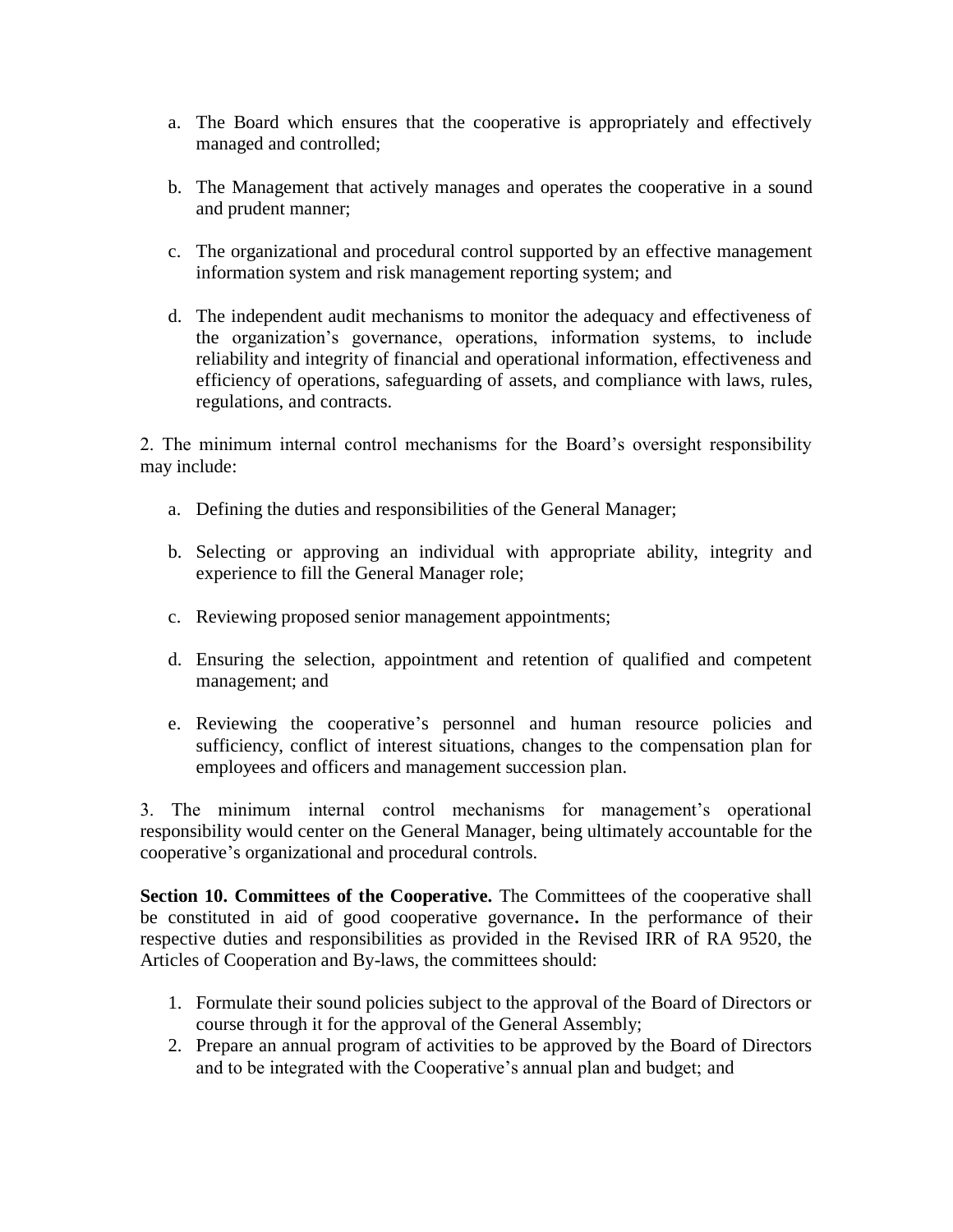3. Actively pursue the development of its members, promote the understanding of the affairs of the cooperative, and foster harmonious relationship and cooperation.

**Section 11. Potential Areas of Conflict.** The Board should establish clear written policies requiring declaration of interests by directors, officers, committee members and management staff to avoid conflicts of interest in their dealings within and without the cooperative following the relevant provisions of RA 9520.

**Section 12. Compensation and Per Diem of Directors and Officers.** There should be formal and transparent procedures for developing policies on compensation and per diem payments to directors and officers. No director/officer should individually decide on his/her own compensation and per diem. The Board should seek to ensure that the compensation/per diem policies are in line with the co-operative's development plan, strategic objectives and values. In determining the amount of compensation/per diem of the Directors and officers of the cooperative the following should be considered:

- i. The obligations, duties functions and responsibilities of the position;
- ii. The volume of business, and the financial capacity of the cooperative;
- iii. The existing laws and issuances regarding the grant of compensation to cooperative directors and officers.

The Board should adopt a disclosure policy on compensation/per diem and the procedure for setting compensation/per diem in the cooperative's annual report.

## **Article V Officers of the Cooperative**

**Section 1. Duties and Responsibilities of the Officers**. The cooperative shall have a Chairman, Vice-Chairman, Treasurer and a Secretary who shall serve according to the functions of their respective offices as provided in the Revised IRR of RA 9520 and in Cooperative by-laws.

## **Article VI The Management Staff**

**Section 1. Appointment of Members of the Management Staff.** The Board of Directors may appoint the members, or some members, of the management staff and fix the compensation and tenure of their office. The appointment may be delegated to the General Manager, subject to review and such other limitations set by the Board of Directors. Other members of the management staff may be proposed and/or appointed by the General Manager and subject to the approval/review of the Board of Directors. The qualifications, duties and responsibilities, salaries, and terms of office of the additional staff shall be approved by the Board.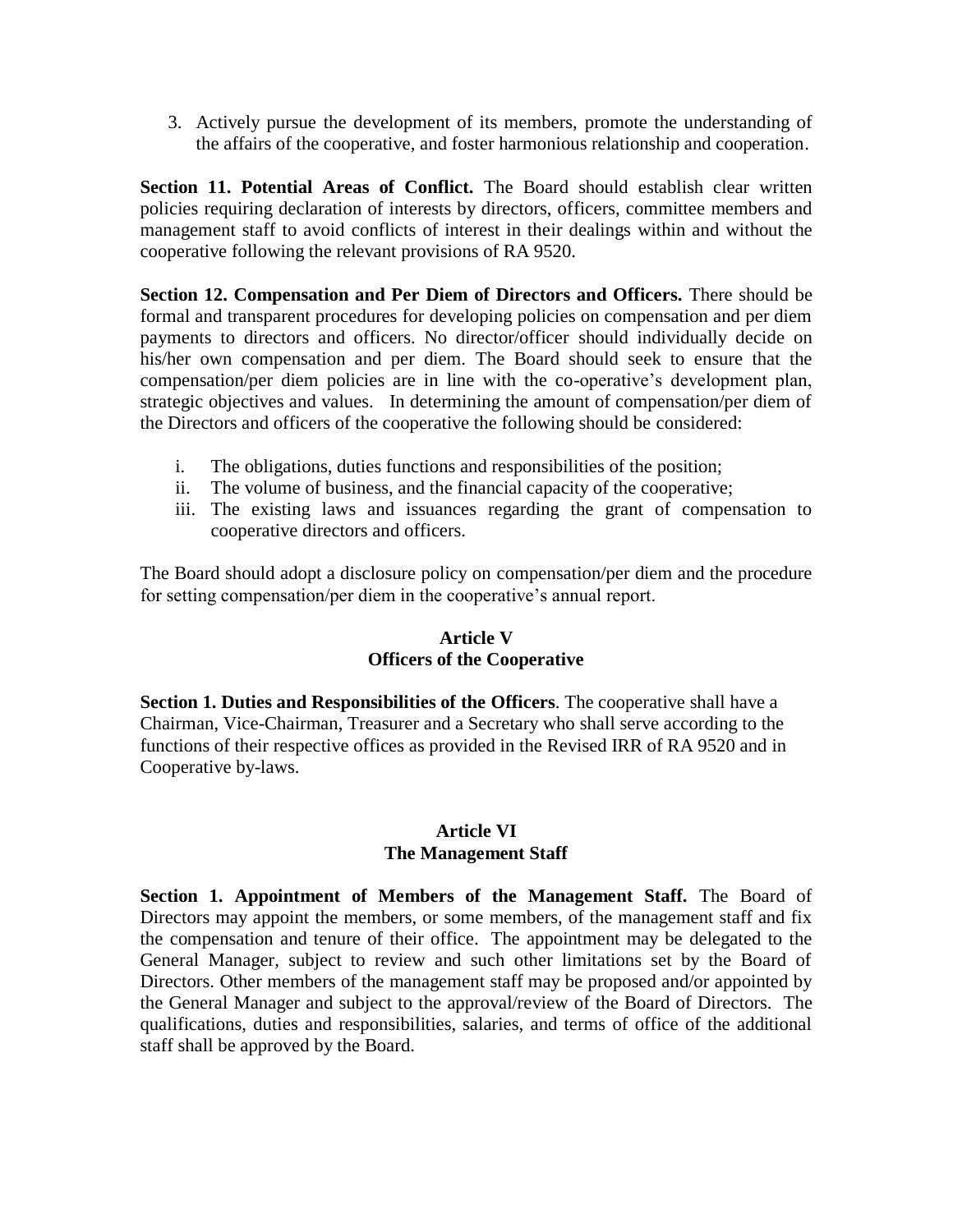**Section 2. General Duties and Responsibilities.** The manager and other members of the management staff, in the performance of their duties and responsibilities as stated in the by-laws and in the Revised IRR of RA 9520, should be of good moral character, honest, dedicated and committed to the cooperative. Therefore, they have to give the best possible service to the members and officers of the cooperative. Among others, they must:

- 1. Observe the cooperative's existing policies and procedures;
- 2. Subject themselves to management policies and should not be beholden to any member of the board and inhibit themselves from campaigning during the cooperative elections;
- 3. Take the initiative to develop themselves, and undergo training, seminar and other manner of education to improve their competence and perspective;
- 4. In matters relating to cooperative business all employees should place the interest of the cooperative ahead of his/her own personal interest; and
- 5. Refrain from:
	- a. Using cooperative funds or assets for any unlawful and unethical purposes;
	- b. Engaging in activities inimical to the interest of the cooperative; such as but is not limited to; establishment of undisclosed or unrecorded funds; engage in any arrangement that results in making false or artificial in the books or records of the cooperative; bribing or causing others to bribe public officials to advance, promote, or expedite the interest of the cooperative interests, a bribe is defined as anything such as money, property of favor offered to induce that person to act dishonestly; and
	- c. Using the cooperative for personal interest.

## **Article VII The General Assembly**

**Section 1. The Role of the General Assembly.** The General Assembly is the highest policy making body of the cooperative. All authority within the cooperative emanates from it as provided for in its articles and by-laws. As the supreme body, the interest of the members must be protected at all times whereby:

- a. any business to be undertaken must be embodied in an annual plan, program, and budget that must be approved by the General Assembly. New business not included in the plan approved in the last general assembly and believed to be profitable, may be undertaken by the Board of Directors and must be reported and ratified at the next General Assembly Meeting; and
- b. a policy of transparency must always be maintained whereby books of accounts and minutes of Board of Directors' meetings are properly kept and made accessible to members and regular financial statements are religiously prepared and made known to the members and other parties interested on the cooperative's operation as authorized by law or the Board of Directors.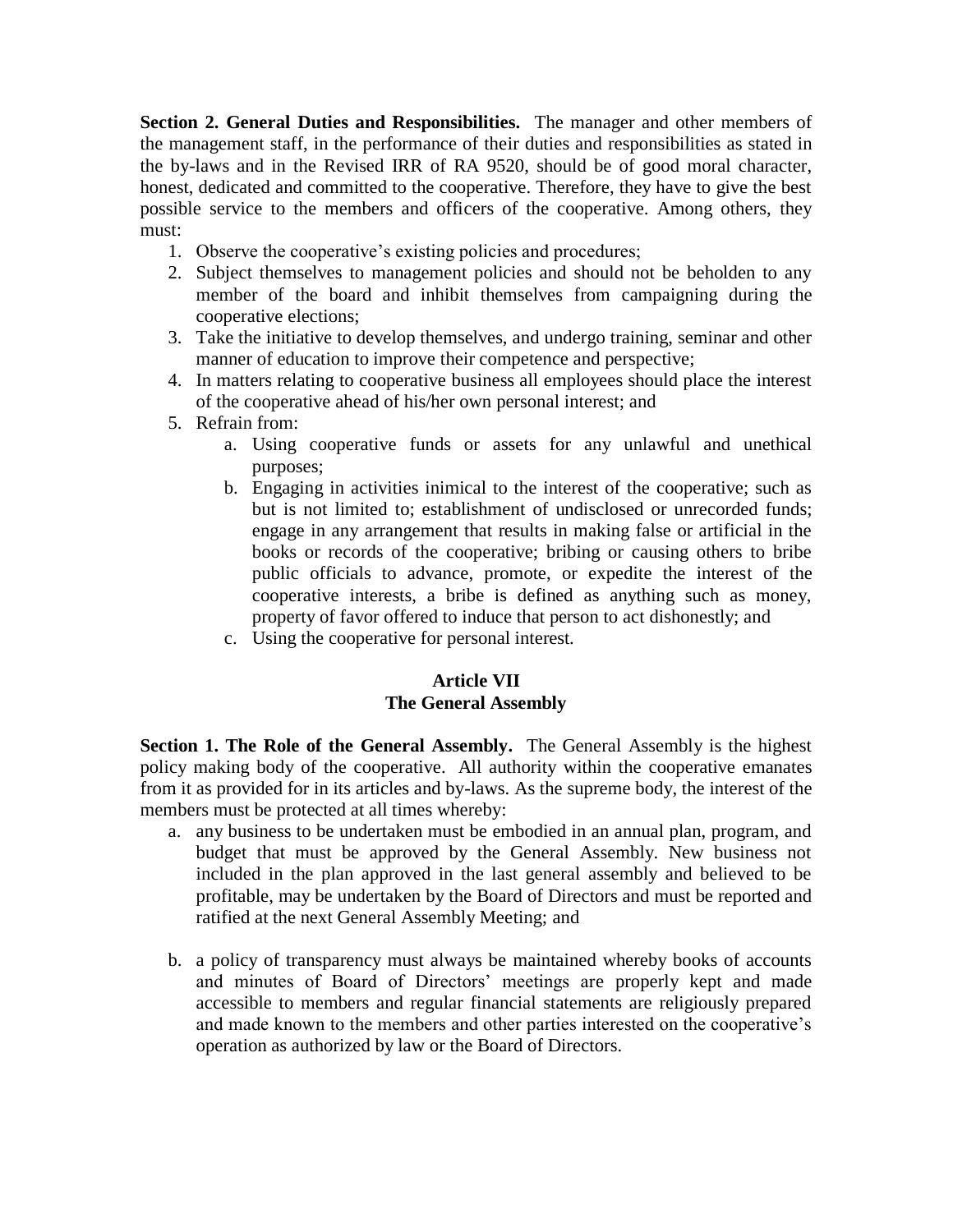No officer or member shall bring any complaint against any officers, members and the cooperative itself before the appropriate administrative agency or the courts unless the General Assembly has discussed and decided the matter with finality.

A member who refuses to abide by the decision of the General Assembly may be subjected to disciplinary action, such as suspension of rights and privileges or termination of membership, only after due notice and hearing.

The foundation of a cooperative is cooperation. Therefore, any member who cannot respect the decisions of the General Assembly has no place in the organization, and may be subjected to disciplinary action.

## **Article VIII Code of Conduct for Individual Members**

**Section 1. Standard of Personal Conduct.** In his/her dealing, a cooperative member is expected to:

- a. Be respectful and observe proper decorum considering the organizational hierarchy;
- b. Be receptive to constructive criticisms by developing and maintaining emotional maturity and stability.
- c. Be actively involved in cooperative and community affairs; and
- d. Refrain from:
	- a. Giving and receiving gifts to obtain or in exchange for favor (bribery or being the recipient of bribery);
	- b. Engaging in activities inimical to the interest of the cooperative; and
	- c. Using the cooperative for personal interest.

**Section 2. Members' Rights, Privileges and Responsibilities.** Every member should exercise his/her rights and privileges and perform his/her duties as defined in the by-laws.

## **Article IX Accountability and Audit**

**Section 1. Accountability.** The Board should ensure that the cooperative has a sound financial management system and complies with the applicable rules and regulations to ensure accountability and effective use of resources. The Board should present a balanced assessment of the cooperative's performance, financial standing plans and achievements. The following guidelines should therefore be observed:

- (a) The assessment of the cooperative's performance, financial standing, plans and achievements may extend to any mandatory reports, reports to members and reports to other agencies of the government (if required).
- (b) The Management staff should provide all members of the Board with management reports on a monthly basis.